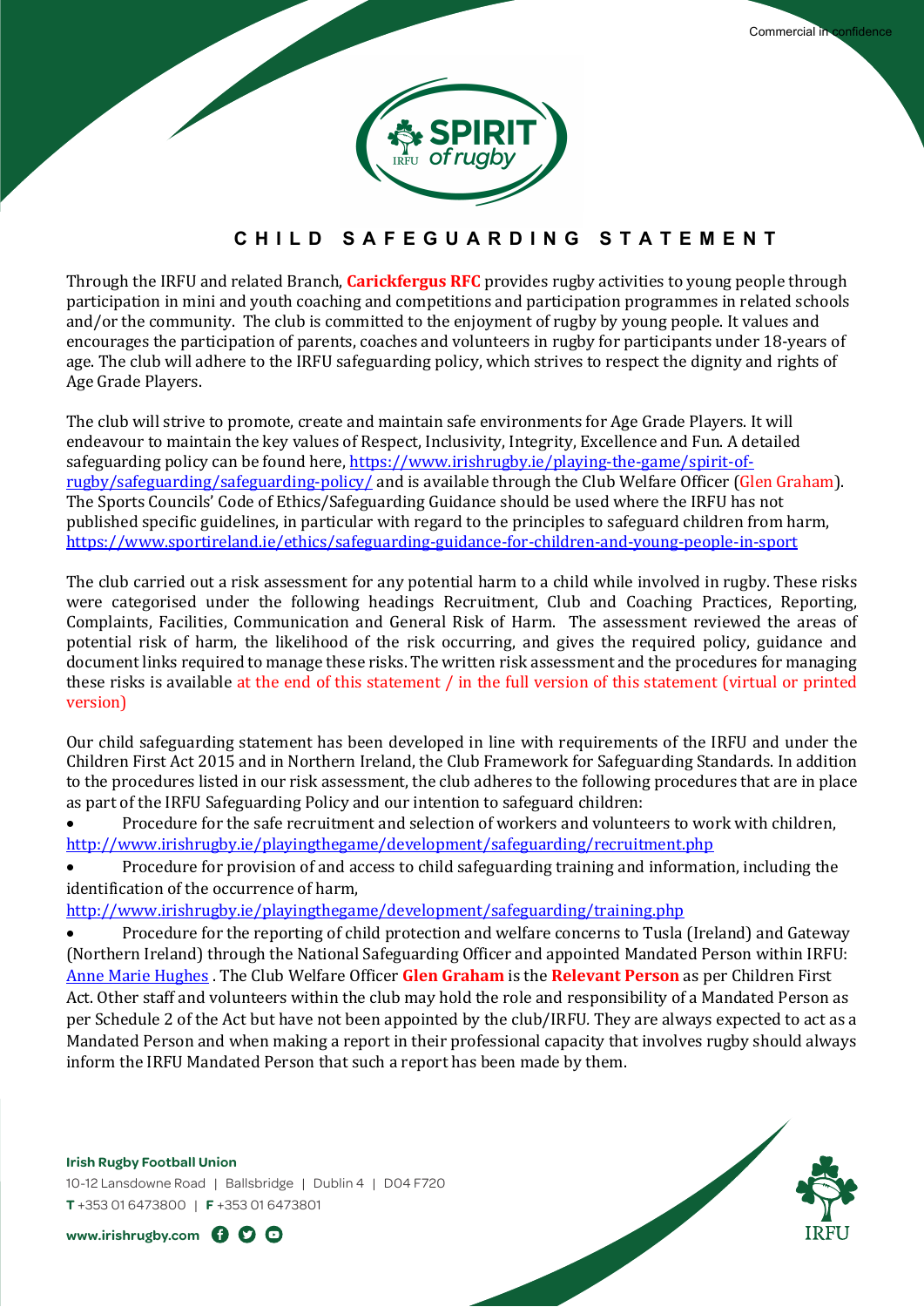Procedure for the management of allegation of abuse or misconduct against workers/volunteers of a child availing of our service and can be found in the case management policy,

http://www.irishrugby.ie/playingthegame/development/safeguarding/concerns.php

Procedure for appointing a relevant person for the purposes of the implementation of this Child Safeguarding Statement

Procedures to minimise risk of harm of a child have been put in place and are available in the IRFU Safeguarding Policy, https://www.irishrugby.ie/playing-the-game/spirit-ofrugby/safeguarding/safeguarding-policy/

All procedures listed are available on the IRFU website, http://www.irishrugby.ie/safeguarding.

The club management expects those involved within age-grade rugby to adopt and supervise the implementation of these safeguarding principles and standards. The club recognises that implementation is an ongoing process. It is committed to the implementation of this Child Safeguarding Statement and accompanying safeguarding policy and procedures to keep children involved in rugby safe from harm. We will do this through the implementation of the Club Safeguarding Action Plan and IRFU safeguarding audit, https://d19fc3vd0ojo3m.cloudfront.net/irfu/wp-content/uploads/2021/08/31120516/Club-SafeguardingAction-Plan.pdf

A link to the IRFU Safeguarding Policy is included in relevant club documentation and is available here CRFC- $Club-Welfare-Policy-V1.pdf$  (carrickrfc.co.uk) Coaches and volunteers have received a copy of the policy and signed adherence through the Declaration of Intent. The Child Safeguarding Statement and related safeguarding policies are available to all parents/guardians and members of the public though the IRFU website and is available on request from the Club Welfare Officer, https://www.irishrugby.ie/playing-thegame/spirit-of-rugby/safeguarding/

The club will work with the Branch Spirit of Rugby Officer on the implementation of the policy and are available to assist Club Welfare Officers and related personnel and to deal with club queries. They can be contacted at:

Ulster: Kerry Spence - kerry.spence@ulsterrugby.com

Club Welfare Officers have completed relevant safeguarding training. Their ID templates are on display within club grounds and/or club websites. The club has completed the necessary risk assessment and published the child safeguarding statement. The club follows the safeguarding club action plan, the anti-bullying statement, uses the club pavement signs and Spirit of Rugby 'Let Them Play' video clips. Coaches and volunteers have also received training in vetting and safeguarding through the IRFU. This Child Safeguarding Statement will be reviewed in September 2023, or as soon as practicable after there has been a material change in any matter to which the statement refers. For queries please contact the Relevant Person, Glen Graham (carrickrugby.cwo@gmail.com) (07902735630) 

Signed: M J Simms Signed: Glen Graham **President Club** Welfare Officer

**Irish Rugby Football Union**

10-12 Lansdowne Road | Ballsbridge | Dublin 4 | D04 F720 **T** +353 01 6473800 | **F** +353 01 6473801

**www.irishrugby.com** 

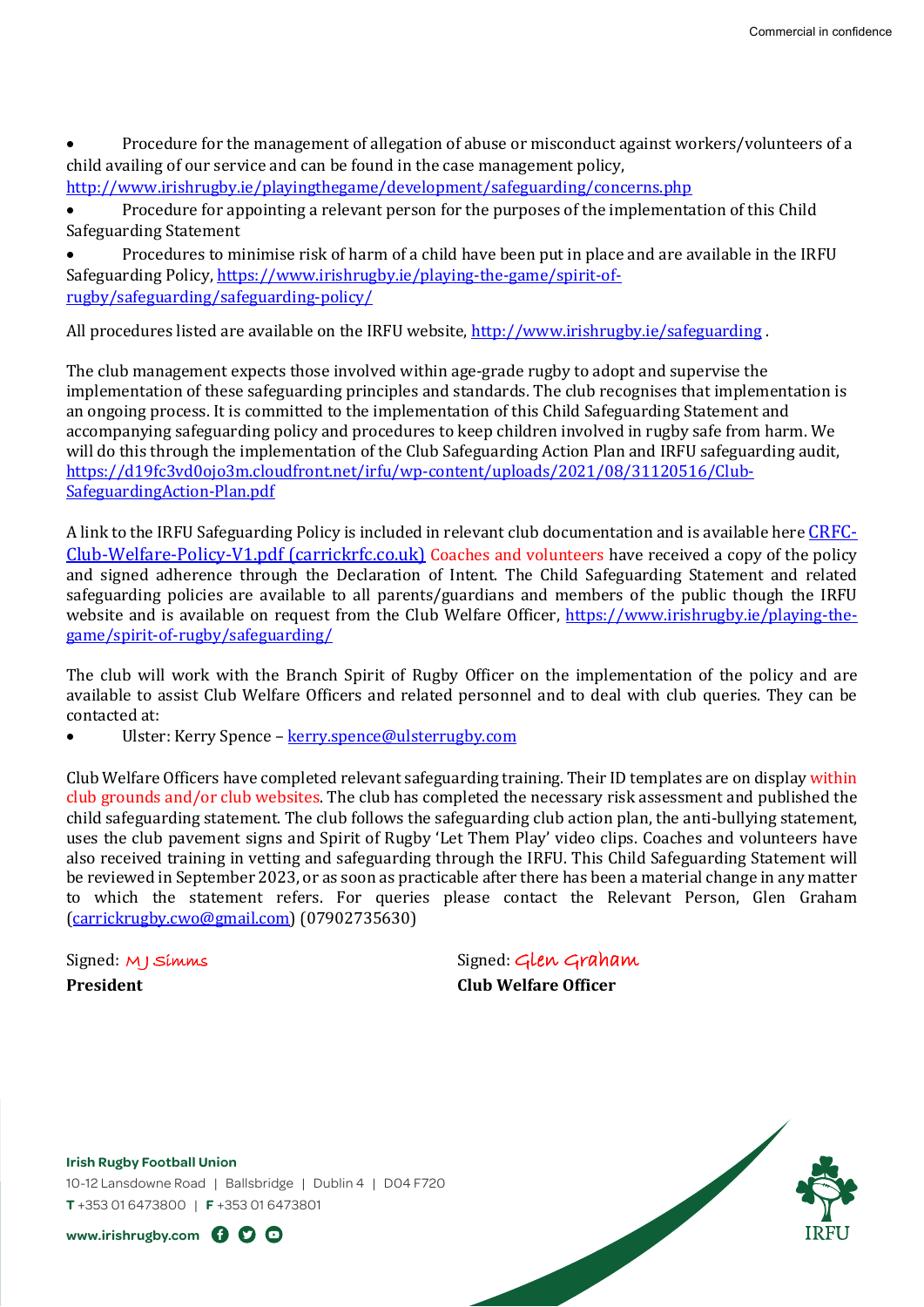# **SAFEGUARDING RISK ASSESSMENT**

This risk assessment considers the potential for harm to come to children whilst they are in the care of this club and gives the required policy, guidance or process documents required to alleviate these risks. This risk assessment has been carried out prior to the publication of the Child Safeguarding Statement (Section 11 (1b) Children First Act 2015). In this context and in accordance with the requirements of *Section* 11 (1) of the Children First Act 201, that states "as a provider of a relevant service we will undertake an assessment of any potential harm to a child while availing of the service"; the risk *is* of abuse and not general health and safety risk. This risk assessment is also in accordance with Sport Northern Ireland's *Club* Framework for Safeguarding Standards in Sport and as such can be used by the IRFU's constituent Provinces and clubs.

The risk assessment indicates the areas of potential risk of harm, the likelihood of the risk occurring, and gives the required policy, guidance or process documents required to alleviate these risks. *The list of risks identified and procedures to manage these risks are listed in relevant categories overleaf and are based on the IRFU Club Action Plan.* 

#### **Responsibilities**

- The club has **appointed a Club Welfare Officer** to implement the Child Safeguarding Statement and IRFU Safeguarding Policy and to monitor the implementation of the associated Club Action Plan
- The Club Welfare Officer holds the role of Relevant Person for the organisation's Child Safeguarding Statement and links with the nationally appointed Mandated Person of the IRFU
- This risk assessment has been completed with Club Welfare Officer and other members of Club Committee
- The Committee recorded this risk assessment at the September 2021 club meeting and published a Child Safeguarding Statement thereafter.
- All Age-Grade staff and volunteers (e.g. coaches, manager, team assistants) working regularly and continuously with minis or youths (or where their role is a necessary part of working) with young people and/or vulnerable adults have been vetted and have signed the Declaration of Intent.
- The IRFU has a Mandated Person and their contact is listed in the Child Safeguarding Statement.
- The CSS and related policies are available to parents and the public through the Club Welfare Officer

*This document was completed by the Club Welfare Officer on behalf of the Club Committee and approved by the Committee* in September 2021. On completion of this the club will now complete and publish the Child Safeguarding Statement signed by Officers of the Club

M J Simms Glen Graham Michael Simms Glen Graham

**Signed by President Signed by Club Welfare Officer** 

*The Risk Assessment was undertaken in 9<sup>th</sup> September 2021 and will be reviewed in September 2023 in line with updated Safeguarding Polices*

#### **Irish Rugby Football Union**

10-12 Lansdowne Road | Ballsbridge | Dublin 4 | D04 F720 **T** +353 01 6473800 | **F** +353 01 6473801



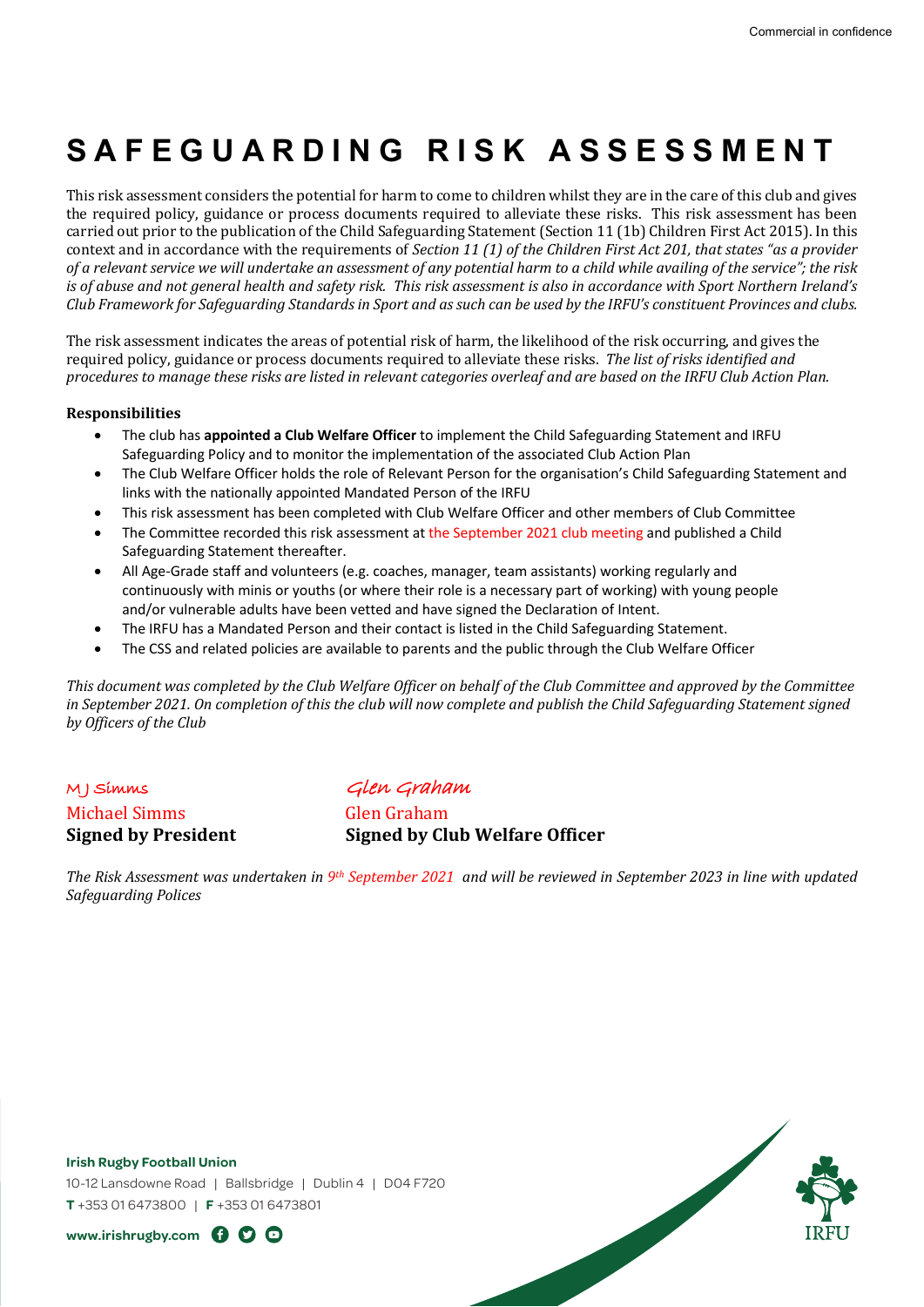# **Risk Assessment**

| <b>Risk Identified: Club and Coaching Practices</b>   | Level | <b>Procedures in Place</b>              | <b>Monitoring of</b> |
|-------------------------------------------------------|-------|-----------------------------------------|----------------------|
|                                                       |       |                                         | <b>Risk</b>          |
| Risk if relevant staff and volunteers are not         | High  |                                         | Display Codes        |
| aware of the safeguarding policy as it relates        |       | <b>Safeguarding Policy -</b>            | of Conduct in        |
| to club and coaching practices                        |       | https://www.irishrugby.ie/playing-the-  | clubhouse            |
| Considerations                                        |       | game/spirit-of-                         | and/or on            |
| Risk of harm if there is not a consent<br>$\bullet$   |       | rugby/safeguarding/safeguarding-policy/ | website/             |
| form for each player U-18 years of age,               |       | <b>Codes of Conduct -</b>               | social media/        |
| with parental permission, with relevant               |       | https://d19fc3vd0ojo3m.cloudfront.net/i | included in          |
| medical information and permission to                 |       | rfu/wp-                                 | agreeance            |
| participate, photographic permission                  |       | content/uploads/2020/12/16153845/Co     | online when          |
| and travel consent, (use template in                  |       | de-of-Conduct-Parents.pdf               | purchasing           |
| IRFU Registration system)                             |       | <b>Bullying</b>                         | membership           |
| <b>Codes of Conduct</b> for age-grade<br>$\bullet$    |       | https://d19fc3vd0ojo3m.cloudfront.net/i |                      |
| players and parents published and/or                  |       | rfu/wp-                                 | Information          |
| on view                                               |       | content/uploads/2021/08/31120508/An     | sessions to          |
| Risk of harm if staff and volunteers do<br>$\bullet$  |       | ti-Bullying-Statement.pdf               | parents,             |
| not know policies in relation to                      |       | Social media guidance -                 | coaches and          |
| supervision, social media and                         |       | https://d19fc3vd0ojo3m.cloudfront.net/i | members,             |
| photographs                                           |       | $rfu/wp$ -                              | includes codes       |
| Risk of harm if staff and volunteers are<br>$\bullet$ |       | content/uploads/2021/08/31120545/Sta    | of conducts          |
| not aware of travel and away trips                    |       | ying-Safer-Online.pdf                   |                      |
| procedures                                            |       | Travel guidance - including hosting and | Anti-bullying        |
| Risk of harm of abuse, including online,<br>$\bullet$ |       | away trips                              | statement is         |
| through <b>bullying</b> and inappropriate use         |       | https://d19fc3vd0ojo3m.cloudfront.net/i | on display -         |
| of social media                                       |       | rfu/wp-                                 |                      |
| These policies have been made known to those          |       | content/uploads/2020/09/25120840/Tr     |                      |
| working with Age-grade players and available          |       | avel-touring-hosting.pdf                |                      |
| through registration process for parents              |       |                                         |                      |

| <b>Risk Identified: Communication</b>                                                                                                                                                                                                                                                                                                                                                                                                                                                                                                                                         | Level | <b>Procedures in Place</b>                                                                                                                                                                                                                                                                                                                                                            | <b>Monitoring of</b><br><b>Risk</b>                                                     |
|-------------------------------------------------------------------------------------------------------------------------------------------------------------------------------------------------------------------------------------------------------------------------------------------------------------------------------------------------------------------------------------------------------------------------------------------------------------------------------------------------------------------------------------------------------------------------------|-------|---------------------------------------------------------------------------------------------------------------------------------------------------------------------------------------------------------------------------------------------------------------------------------------------------------------------------------------------------------------------------------------|-----------------------------------------------------------------------------------------|
| Risk of harm if not communicating with staff,<br>volunteers, parents and players<br>Considerations<br>Child Safeguarding Statement and<br>$\bullet$<br>safeguarding policies communicated to<br>members and staff so there is high<br>awareness of safeguarding information<br>visible<br>ID<br>template<br>CWQ<br>and<br>$\bullet$<br>communicated to<br>and<br>parents<br>volunteers so contact can be made if<br>harm is identified<br>information<br>Safeguarding<br>made<br>$\bullet$<br>available on sign up so that parents and<br>players know standards of behaviour | High  | IRFU Policy and Child Safeguarding<br>Statement visible on website and available<br>to all parents on registration process -<br>https://www.irishrugby.ie/playing-the-<br>game/spirit-of-<br>rugby/safeguarding/safeguarding-policy/<br>ID template distributed to Spirit staff and<br>made available to CWOs<br>Policy is available through Rugby Connect<br>membership registration | CSS available<br>to parents if<br>requested<br>CWO visible to<br>all that<br>require it |

**IRF** 

## **Irish Rugby Football Union**

10-12 Lansdowne Road | Ballsbridge | Dublin 4 | D04 F720 **T** +353 01 6473800 | **F** +353 01 6473801

**www.irishrugby.com**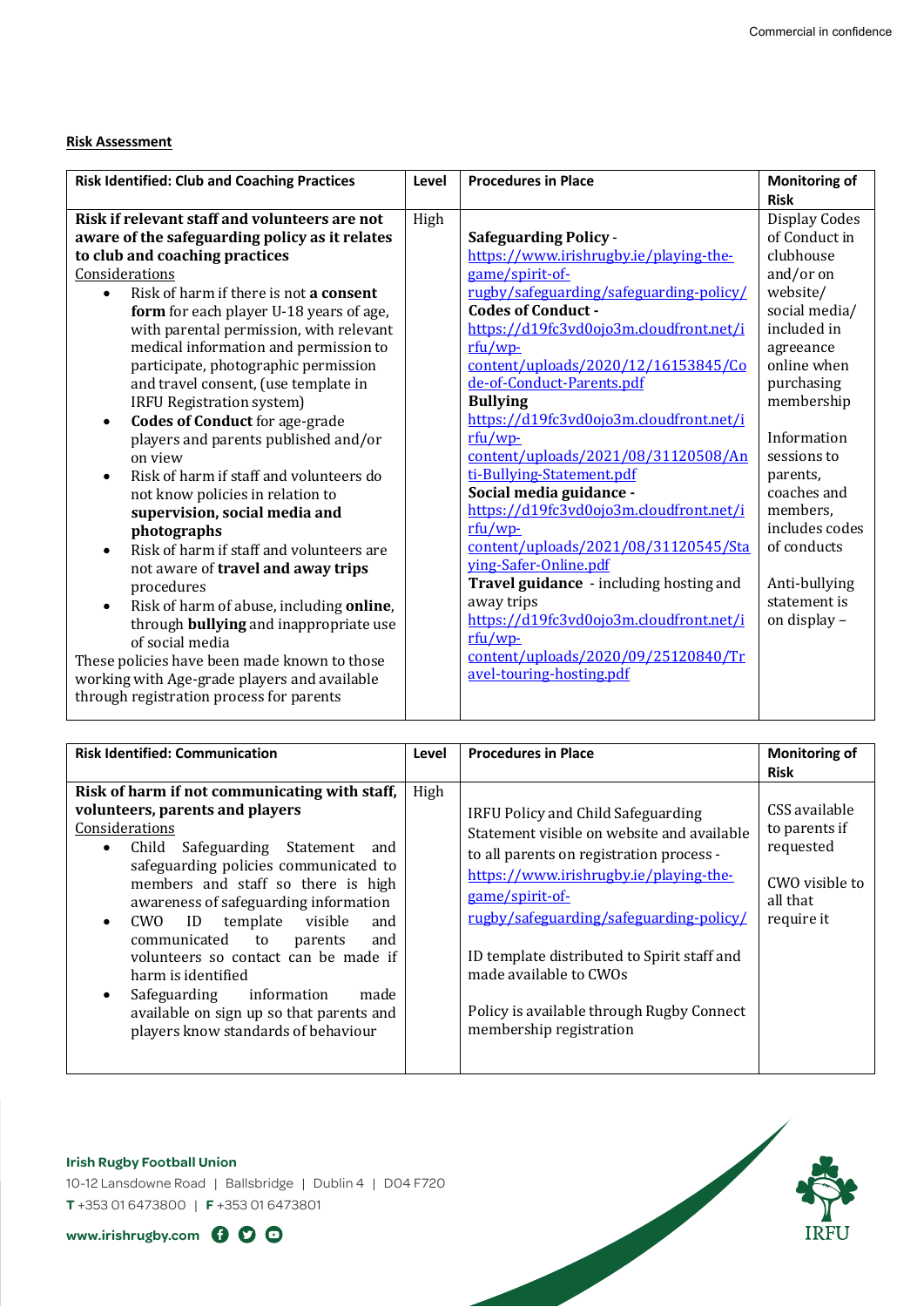| <b>Risk Identified: Recruitment</b>                                                                                                                                                                                                                                                                                                                                                                                                                                                       | Level        | <b>Procedures in Place</b>                                                                                                                                                                                                                                                                                                                       | <b>Monitoring</b>                                                                                                                                                            |
|-------------------------------------------------------------------------------------------------------------------------------------------------------------------------------------------------------------------------------------------------------------------------------------------------------------------------------------------------------------------------------------------------------------------------------------------------------------------------------------------|--------------|--------------------------------------------------------------------------------------------------------------------------------------------------------------------------------------------------------------------------------------------------------------------------------------------------------------------------------------------------|------------------------------------------------------------------------------------------------------------------------------------------------------------------------------|
| Risk of recruiting inappropriate people to                                                                                                                                                                                                                                                                                                                                                                                                                                                |              | <b>Recruitment Policy,</b>                                                                                                                                                                                                                                                                                                                       |                                                                                                                                                                              |
| work with young people                                                                                                                                                                                                                                                                                                                                                                                                                                                                    |              | https://www.irishrugby.ie/playing-the-                                                                                                                                                                                                                                                                                                           | CWO is vetted                                                                                                                                                                |
| Considerations                                                                                                                                                                                                                                                                                                                                                                                                                                                                            |              | game/spirit-of-                                                                                                                                                                                                                                                                                                                                  | and trained to                                                                                                                                                               |
| There is a CWO that is vetted and<br>$\bullet$<br>trained to SG2 standard                                                                                                                                                                                                                                                                                                                                                                                                                 | High         | rugby/safeguarding/recruitment/                                                                                                                                                                                                                                                                                                                  | SG2 standard                                                                                                                                                                 |
| All relevant Age-Grade staff and<br>$\bullet$<br>volunteers successfully completed the<br>necessary vetting requirements<br>All relevant Age-grade volunteers<br>$\bullet$<br>signed Declarations of Intent that clearly<br>outlines their role<br>Age-grade section have put in place<br>$\bullet$<br>adequate supervision processes in<br>accordance with IRFU Safeguarding<br>Policy<br>Copies of reference for visiting /<br>$\bullet$<br>unknown coaches if applicable are<br>sought | High<br>High | Audit of Rugby Connect for outstanding<br>vets weekly, emails Spirit of Rugby Officer<br>as necessary for update.<br>CWO to check with head coaches that<br>adequate supervision is in place<br>according to guidelines,<br>https://d19fc3vd0ojo3m.cloudfront.net/i<br>$rfu/wp$ -<br>content/uploads/2020/09/25120828/Su<br>pervision-Safety.pdf | All age grade<br>coaches/volun<br>teers have<br>completed<br>their vetting<br>requirements<br>Adequate<br>supervision is<br>in place at all<br>sessions as<br>per guidelines |

| <b>Risk Identified: Complaints / Concerns</b>      | Level | <b>Procedures in Place</b>               | <b>Monitoring</b>  |
|----------------------------------------------------|-------|------------------------------------------|--------------------|
| Risk of harm if complaints and reporting           |       |                                          |                    |
| procedures are not in place                        |       |                                          |                    |
| Considerations                                     |       |                                          |                    |
| Risk of harm (physical, emotional,<br>$\bullet$    | High  | <b>Reporting Procedures -</b>            | $CWO$ to           |
| sexual abuse or neglect) of a child by             |       | https://www.irishrugby.ie/playing-the-   | ensure             |
| a staff/volunteer/child if reporting               |       | game/spirit-of-                          | necessary          |
| procedure not known                                |       | rugby/safeguarding/concerns/             | links to IRFU      |
| Name of Branch & National<br>$\bullet$             | Med   |                                          | policy are         |
| Safeguarding Person is listed and                  |       | <b>Parents information -</b>             | displayed          |
| visible within club                                |       | https://www.irishrugby.ie/playing-the-   |                    |
| The IRFU Mandated Person is listed on<br>$\bullet$ | High  | game/spirit-of-                          | Branch and         |
| the CSS                                            |       | rugby/safeguarding/parents-guardians/    | <b>National SG</b> |
| Parents know how to raise a concern<br>$\bullet$   | High  |                                          | person is          |
| Age-grade member can make their<br>$\bullet$       | High  | <b>Case Management Reporting Form</b>    | listed             |
| concerns known                                     |       | https://forms.office.com/FormsPro/Page   |                    |
| Coaches/Volunteers know how to deal<br>$\bullet$   | Med   | s/ResponsePage.aspx?id=JRvazgodokKeM     | CWO delivers       |
| with complaints and raise a concern                |       | 5uIrGDeIERAZC3HTJNlFmj9hBUz8ZUMll        | sessions to        |
| using case management form and/or                  |       | VSjQxNjEzUTQ4MFRRMVBIOVpXSTBGUi4         | $coaches -$        |
| contact with Spirit of Rugby Officer               |       | u                                        | annually           |
|                                                    | Med   |                                          |                    |
|                                                    |       | <b>Young People rights and reporting</b> | CWO records        |
|                                                    |       | procedures -                             | online training    |
|                                                    |       | https://www.irishrugby.ie/playing-the-   | by coaches         |
|                                                    |       | game/spirit-of-                          |                    |
|                                                    |       | rugby/safeguarding/young-people/         |                    |

## **Irish Rugby Football Union**

10-12 Lansdowne Road | Ballsbridge | Dublin 4 | D04 F720 **T** +353 01 6473800 | **F** +353 01 6473801

**www.irishrugby.com**